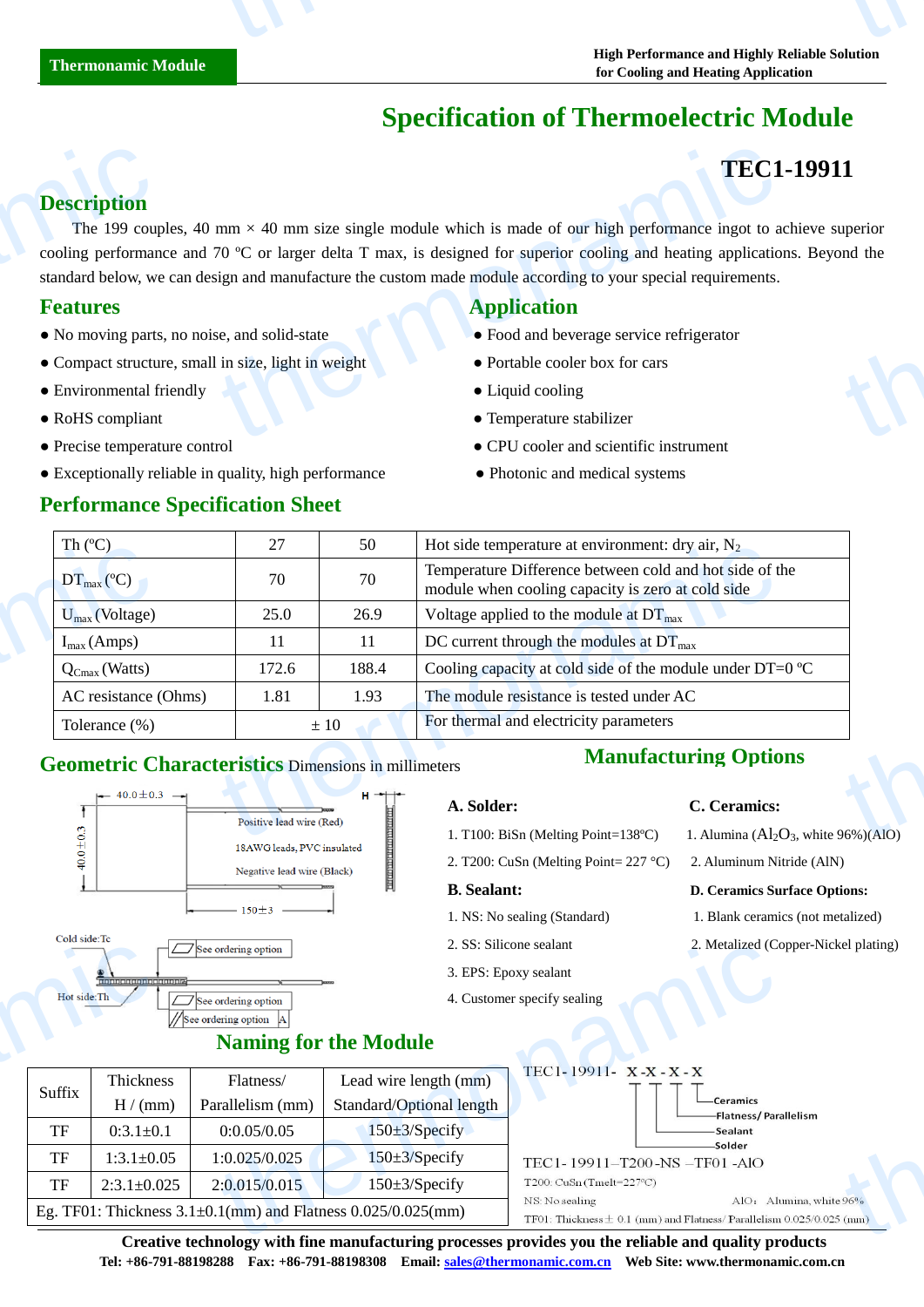# **Specification of Thermoelectric Module**

# **TEC1-19911**



Standard Performance Graph Qc= f(V)

**Creative technology with fine manufacturing processes provides you the reliable and quality products Tel: +86-791-88198288 Fax: +86-791-88198308 Email: sales@thermonamic.com.cn Web Site: www.thermonamic.com.cn**